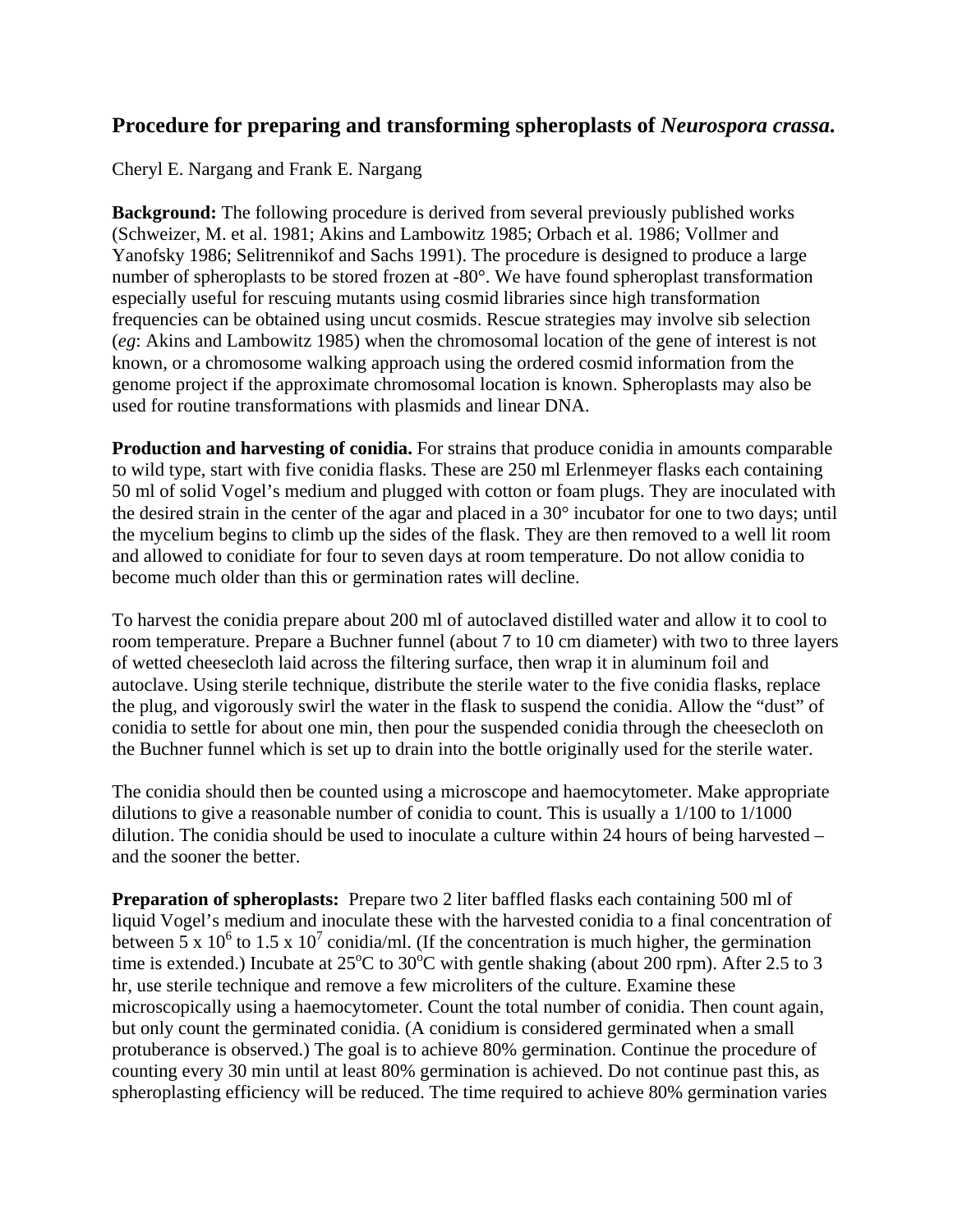from strain to strain. Wild types are usually ready in 4 to 5 hr at 25°, or 3 to 3.5 hr at 30°, but slow-growing mutants can take up to nine hours. Note that some mutant strains may never reach 80% germination. Thus, some judgment may be required to decide when enough germination has occurred versus having those that have germinated become too old. We have made spheroplasts successfully from cultures that have achieved only 50-60% germination.

Once the 80% germination level has been reached, harvest the conidia in sterile bottles for a Sorvall GSA rotor (or Beckman JA14) at 5,000 rpm for 10 min at 4°. Remove the supernatant carefully by aspiration. The pellets are soft and easily disturbed. Keep the samples on ice.

Wash the conidia once with cold sterile distilled water and once with cold sterile 1M Sorbitol removing the supernatant by aspiration each time. Resuspend the final pellet in about 6 to 9 ml of cold 1M sorbitol. Determine the concentration of conidia using a haemocytometer. The maximum concentration should be 1 x  $10^9$  conidia/ml. Dilute with 1 M Sorbitol if necessary.

Transfer the suspension to a sterile 250 ml Erlenmeyer flask. Add 8 to 15 mg of Lysing Enzymes per ml of suspension. The amount of Lysing Enzymes used depends on the activity of the lot being used (see below). Incubate at 30°C with gentle agitation (100 rpm) for 30 to 60 min. The extent of spheroplasting should be monitored every 15 min as described in the next paragraph. (NOTE: As it relates to the final frequency of transformation obtained, there is considerable variation in the quality of the Lysing Enzymes from different suppliers, and even among different lots of enzyme from the same supplier. Therefore, once a good supply is identified it is advisable to accumulate a large stock for future use. It survives quite nicely at -20° for years. The last good batch of Lysing Enzymes we obtained was from Sigma, catalogue number L1412, lot number (69H1557). This was obtained in about 2003, so it is doubtful that any of this lot is still available. Hopefully, the succeeding lots will be as effective.)

Monitor the extent of spheroplasting by removing two 10 µl aliquots and placing them about 1 cm apart on a microscope slide. Add 10 µl of 10% SDS to one drop and examine both microscopically. The untreated sample should look like normal conidia while the SDS-treated sample will have some normal conidia and some "ghosts" which represent lysed spheroplasts. Count ghosts as a percentage of the total. The desired level of spheroplasting is >90%. Once this level is reached the reaction should be processed as described below to prevent reaching the protoplast stage (no cell wall left).

Pour the contents of the flask into a sterile 50 ml capped disposable tube and spin at the lowest speed in a clinical centrifuge for 10 min. Remove the supernatant by aspiration. Wash the spheroplasts once with sterile 1 M Sorbitol and once with sterile MCS (10 mM MOPS, pH6.3; 50 mM CaCl<sub>2</sub>; 1 M Sorbitol). Spheroplasts are fragile so the pellets should be suspended by gentle inversion and/or gentle stirring with a sterile glass rod or pipette tip. Suspend the final pellet in 6 to 8 ml of sterile MCS.

Determine the concentration of the sphaeroplasts suspension using a haemocytometer. A dilution series (1/10, 1/100, 1/1000) in 1 M Sorbitol will be required. Adjust the spheroplast concentration to between 5 x  $10^8$  to 5 x  $10^9$  sphaeroplasts per ml using sterile MCS. If the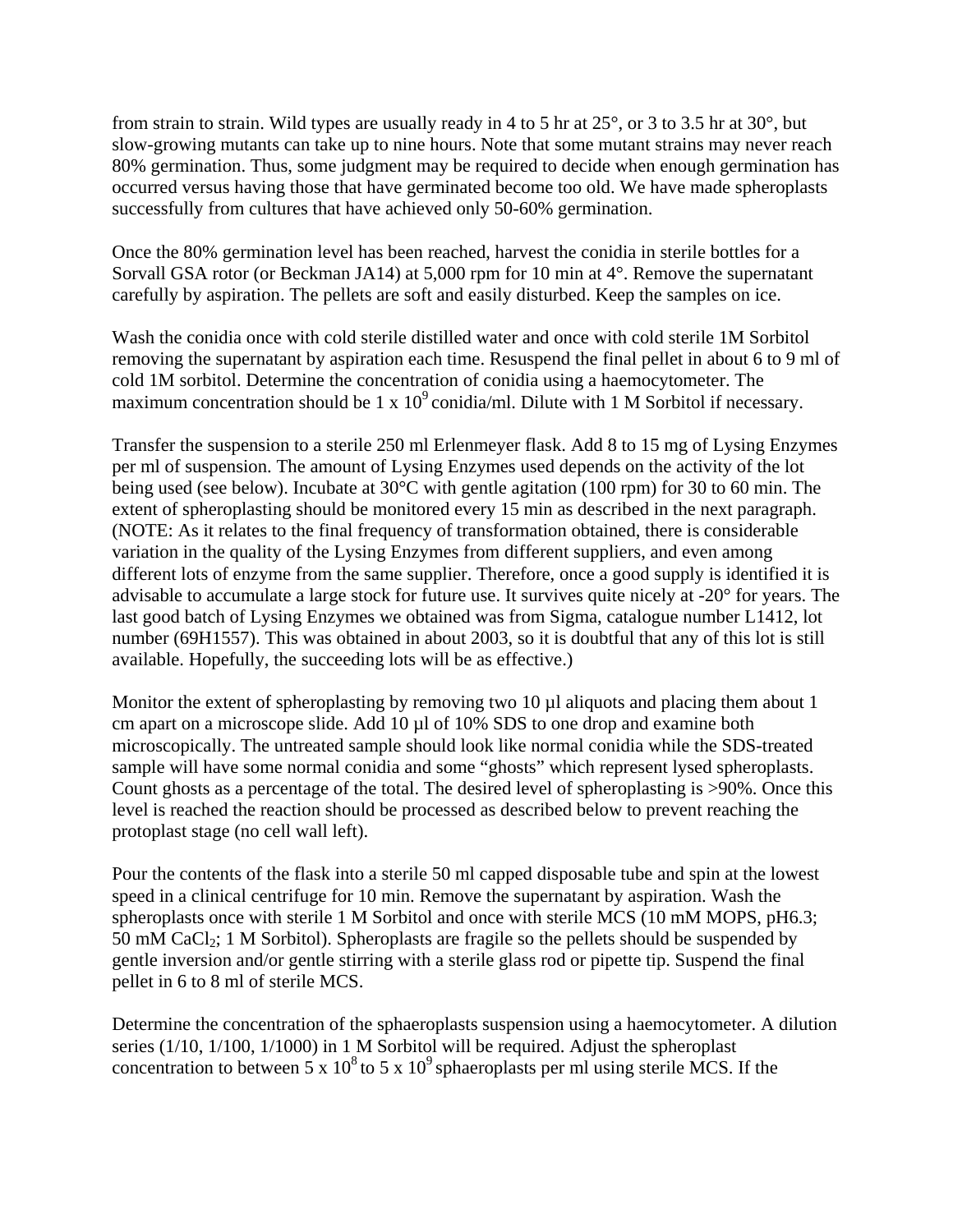concentration is already too low spin again and resuspend the sphaeroplasts in an appropriate volume of MCS.

For each ml of sphaeroplasts solution add 13 µl DMSO; 65 µl filter sterilized Heparin (5mg/ml); and 275 µl sterile PMC (40% PEG-4000; 10 mM MOPS, pH 6.3; 50 mM CaCl<sub>2</sub>). Mix gently but completely. Aliquot the spheroplasts to sterile eppendorf tubes and store at -80º. Depending on future needs, the size of the aliquots should be varied. For example, 50 µl aliquots are good for testing viability and transformation frequency. Aliquots of 1 ml are useful for large transformation experiments using several different pools of cosmids or several different individual cosmids. Color-code the eppendorfs according to the volume they contain to make finding the appropriate tube easier once they are at -80º.

**Determining viability of the spheroplasts.** The following day thaw a small aliquot of sphaeroplasts on ice to determine the viable sphaeroplasts concentration. Prepare a dilution series (1/1000, 1/10,000, 1/ 100,000 and 1/1,000,000 dilutions) using sterile 1 M Sorbitol. Add 100 µl of each dilution to a separate tube containing 50 ml of top agar, mix well by inversion, and spread the 50 ml evenly over 5 viability plates. Incubate the plates 24 to 48 hr at 30ºC. Count the number of colonies on the viability plates and determine the sphaeroplasts viability. Viability should be greater than  $1 \times 10^7$  per ml.

### **Viability Plates**

20 ml 50x Vogel's 1 ml Biotin solution 1 ml Trace Elements 15 g Agar 850 ml dH<sub>2</sub>O Plus supplements, if required Autoclave 20 min, add 100 ml sterile 10X Sugars

#### **10X Sugars**

200 g Sorbose 5 g Fructose 5 g Glucose 2 g myo-inositol Add distilled  $H_2O$  to 1 litre, dissolve completely, autoclave 20 min

## **Top Agar**

20 ml 50x Vogel's 182 g Sorbitol 1 ml Biotin solution 1 ml Trace Elements solution 15 g Agar 850 ml distilled  $H_2O$ Plus supplements, if required.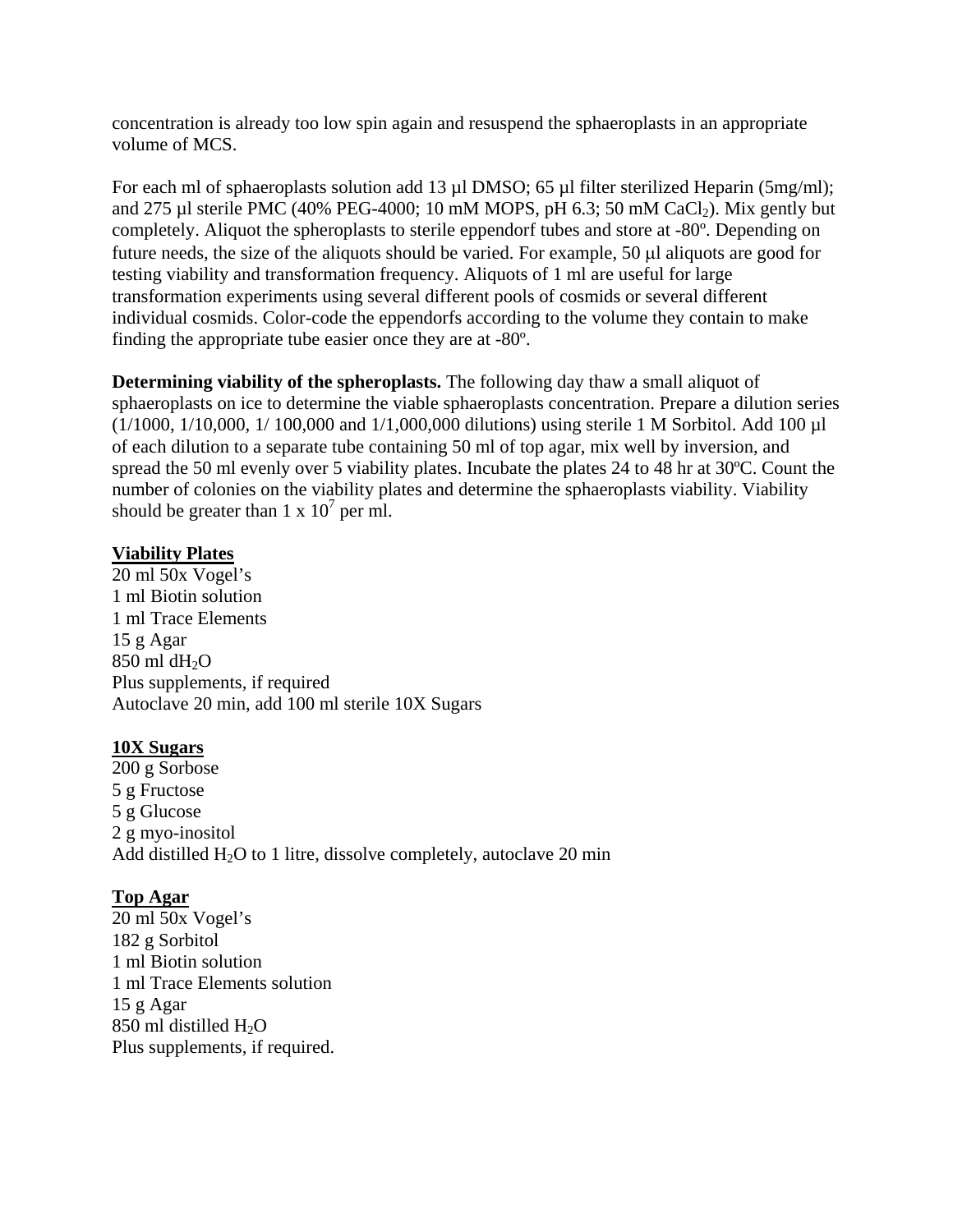Autoclave 20 min, add 100 ml sterile 10X Sugars, mix well, cool to 44º in a water bath before using. Left over top agar can be stored at room temperature under sterile conditions and reautoclaved, or melted with a Bunsen burner, when needed.

**Transforming the spheroplasts.** The number of sphaeroplasts used in a transformation depends on the amount of DNA required to maintain a sphaeroplast to DNA ratio of 6 x  $10^6$  to 3.5 x  $10^7$ viable spheroplasts per  $\mu$ g of DNA. For example, in a sib selection procedure using pools of about 250 cosmids, as much as 10 µg of DNA might be used. The amount of DNA used when transforming a single cosmid might be only 0.1 to 1 µg. To test the transformability of newly prepared spherolplasts choose a plasmid that contains a selectable drug resistance marker for *Neurospora* (eg, benomyl, hygromycin, bleomycin, etc) and use 1 µg in a test transformation.

Thaw spheroplasts on ice. Prepare the DNA to be transformed by placing the amount required in an eppendorf tube. The volume can be as high as  $50 \mu l$ , but should not exceed  $50\%$  of the volume of the spheroplasts being transformed. Add 5  $\mu$ l of heparin (5 mg/ml) and 2  $\mu$ l of 50 mM spermidine·3HCl to the DNA, mix, and leave on ice for 15 min. Add the DNA to the spheroplasts. Mix gently and leave on ice for 30 min.

Lipofectin has been reported to increase transformation frequency by 3 to 10 fold (Selitrennikoff and Sachs 1991). We have not used this modification, but if maximal transformation frequencies are required, it may be useful. The protocol calls for 35 µg of lipofectin to be added for each ml of spheroplast suspension used following the above 30 min incubation. Incubation is continued for an additional 15 min.

Regardless of whether lipofectin is used or not, sterile PMC is then added to 10 times the volume of the spheroplasts plus DNA mixture. Mix gently and incubate at room temperature for 20 min. The transformation mixture is added to Top Agar (10 mL/plate) that contains the selectable antibiotic of choice. Mix gently but thoroughly, and layer on to plates made according to the "viability plate" recipe except that the plates should now also contain the chosen antibiotic. The plates are incubated at 30°C for 2 to 7 days.

Transformation frequencies depend on a number of factors including quality of Lysing Enzymes, the strain being transformed, the nature of the selection for transformants, and the size of the DNA used for transformation. Considering all these factors, transformation frequency with a 50 kb cosmid using selection for hygromycin resistance could give a frequency of 100 to 2000 transformants per µg of DNA. A 5 kb hygromycin resistance-containing plasmid could give as many as 10,000 colonies per ug of DNA.

## **References:**

Akins, R.A. and Lambowitz, A.M. (1985) Mol. Cell. Biol. *5*, 2272-2278.

Orbach, M.J., Porro, E.B., and Yanofsky, C. (1986) Mol. Cell. Biol. 6, 2452-2461.